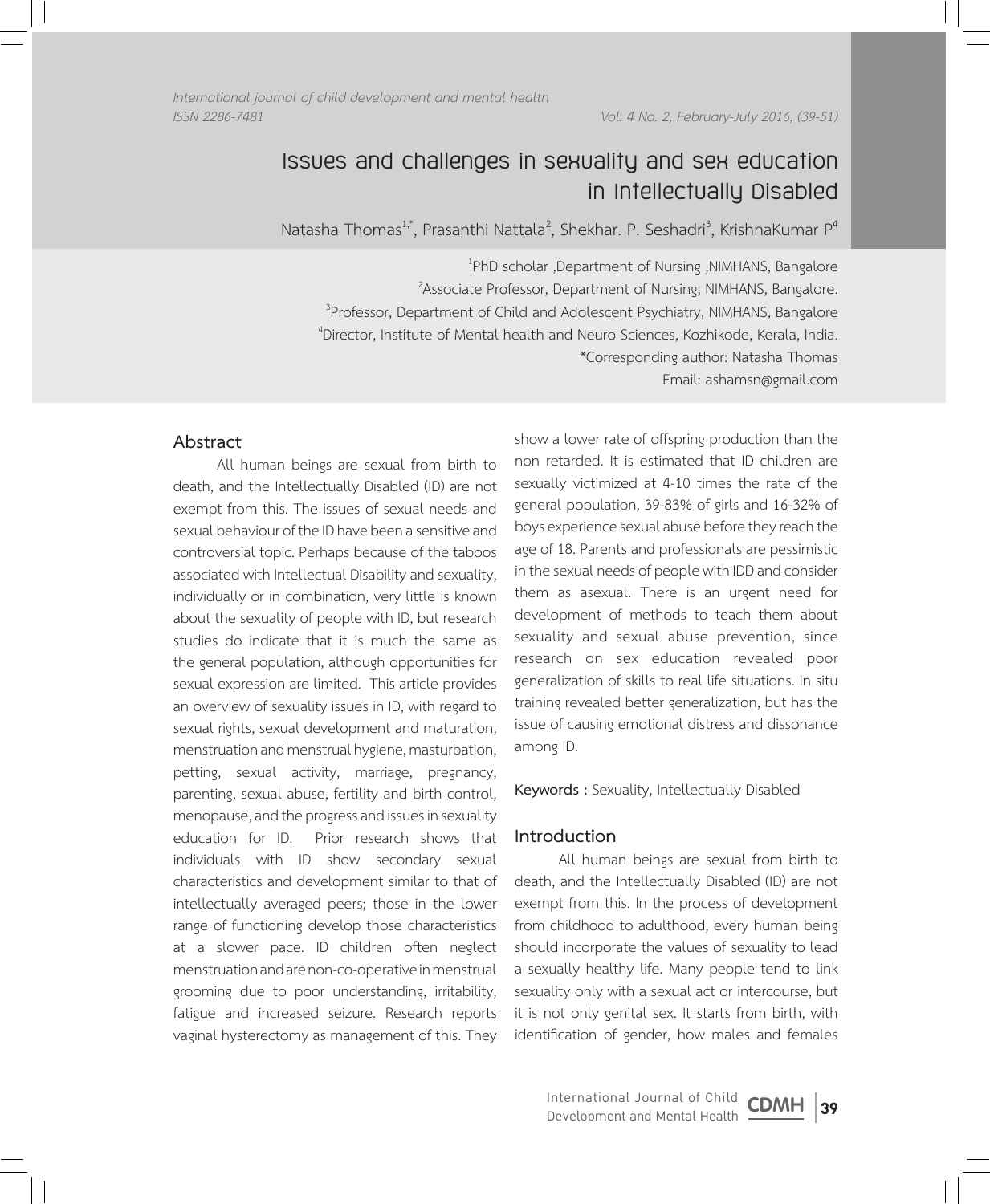are both alike and different, sexual role, sexual preferences, eroticism, pleasure, intimacy, how we view our body, how we grow and change, how we socialize and how we reproduce. Human sexuality fulfils procreative, hedonistic and relationshipbuilding functions, as well as constitutes an integral part of a human's personality. Like every human being, the Intellectually Disabled also need to be loved, cared for, valued, protected, and intimate in relationships. But often parents, professionals and other care givers are pessimistic about the sexual needs of people with ID and consider them as asexual or childlike. They are doubtful and concerned about the capacity of the Intellectually Disabled in giving consent for sexual relationships.

The issues of sexual needs and sexual behaviour of the ID have been a sensitive and controversial topic and perhaps because of the taboos associated with Intellectual Disability and sexuality, very little is known about the sexuality of people with ID. But research studies indicate that it is much the same as the general population (Baroff, 1986, Monat-Haller, 1992), although opportunities for sexual expression may be limited by conditions under which individuals with ID live (Abramson, Parker, & Weisberg, 1988).

#### *Method of Literature search and selection*

The introduction suggests that sexuality of the ID is an important area which needs urgent attention. Considering the significance of this topic we have written an article after reviewing around 40 articles, dated from 1973 to 2014, which met the criteria in terms of topic- sexuality, sex education and population of interest - individuals with ID. Bibliographic data bases were searched as a first step, and the second step involved discussion with experts regarding important articles in this area. The search string contained mainly three concepts, sexuality, sex education and Intellectually Disabled. Synonyms and related terms were used for these

concepts. Data bases used were Pubmed, Psyc ARTICLES, PsycINFO, and Psychology and Behavioural Sciences Collection.

## *Sexual health*

"Sexual health is a state of physical, emotional, mental and social well-being in relation to sexuality; it is not merely the absence of disease, dysfunction or infirmity. Sexual health requires a positive and respectful approach to sexuality and sexual relationships, as well as the possibility of having pleasurable and safe sexual experiences, free of coercion, discrimination and violence. For sexual health to be attained and maintained, the sexual rights of all persons must be respected, protected and fulfilled." **(WHO, 2006)** 

#### **Sexuality**

"Sexuality is a central aspect of being human throughout life and encompasses sex, gender identities and roles, sexual orientation, eroticism, pleasure, intimacy and reproduction. Sexuality is experienced and expressed in thoughts, fantasies, desires, beliefs, attitudes, values, behaviours, practices, roles and relationships. While sexuality can include all of these dimensions, not all of them are always experienced or expressed. Sexuality is influenced by the interaction of biological, psychological, social, economic, political, cultural, legal, historical, religious and spiritual factors." **(WHO, 2006)**

## *Sexual rights*

There is a growing consensus that sexual health cannot be achieved and maintained without respect for, and protection of, certain human rights. The working definition of sexual rights given below is a contribution to the continuing dialogue on human rights related to sexual health. "The fulfilment of sexual health is tied to the extent to which human rights are respected, protected and fulfilled. Sexual rights embrace certain human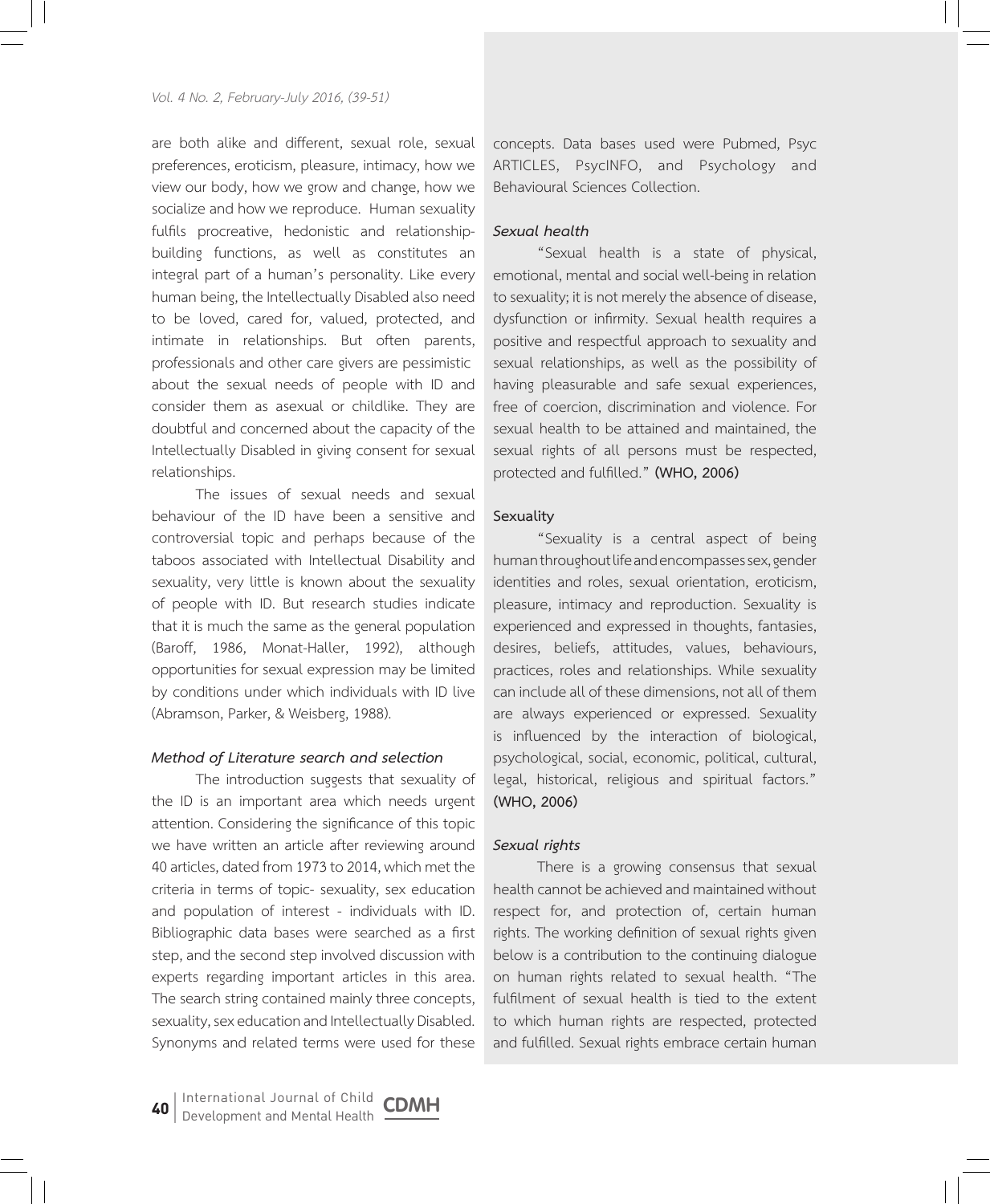rights that are already recognized in international and regional human rights documents and other consensus documents and in national laws.

Rights critical to the realization of sexual health include:

1. The rights to equality and non-discrimination

2. The rights to be free from torture or to cruel, inhumane or degrading treatment or punishment

3. The right to privacy

4. The rights to the highest attainable standard of health (including sexual health) and social security

5. The right to marry and to found a family and enter into a marriage with a free and full consent of the intending spouses, and to equality in and at the dissolution of marriage.

6. The rights to decide the number and spacing of one's children

7. The rights to information, as well as education

8. The rights to freedom of opinion and expression

9. The right to an effective remedy for violations of fundamental rights

10.The responsible exercise of human rights requires that all persons respect the rights of others.

The American Association on Intellectual and Developmental Disabilities has a position statement (Sexuality, 2009) related to human sexuality.

1. People with mental retardation and related developmental disabilities, like all people, have inherent sexual rights and basic needs must be affirmed, defended and respected.

2. Every person has the right to exercise choices regarding sexual expression and social relationships. The presence of mental retardation and related developmental disabilities, regardless of severity, does not in itself, justify loss of rights related to sexuality

3. Individuals have a right to sexual expression, information to allow informed decisions and sexuality education including information about safe sexual practices, sexual orientation, sexual abuse, and sexually transmitted infections.

4. Individuals have a right to sexual relationships, including marriage, with individuals of their choice

5. Individuals have a responsibility to consider the values, rights and feelings of others.

6. Individuals have a responsibility to seek input from families, friends, religious leaders and others on the personal and societal values associated with sexuality.

7. Individuals have the right to choices related to birth control deciding whether to have and raise children and having control over their bodies.

8. Individuals have the right to choose for themselves whether to be sterilized regardless of the severity of their mental retardation.

The application of existing human rights to sexuality and sexual health constitute sexual rights. Sexual rights protect all people's rights to fulfil and express their sexuality and enjoy sexual health, with due regard for the rights of others and within a framework of protection against discrimination." (WHO, 2006, updated 2010)

All people have the right within interpersonal relationships to:

1. Develop friendships and emotional and sexual relationships where they can love and be loved, and begin and end a relationship as they choose;

2. Dignity and respect; and

3. Privacy, confidentiality, and freedom of association.

With respect to sexuality, individuals have a right to: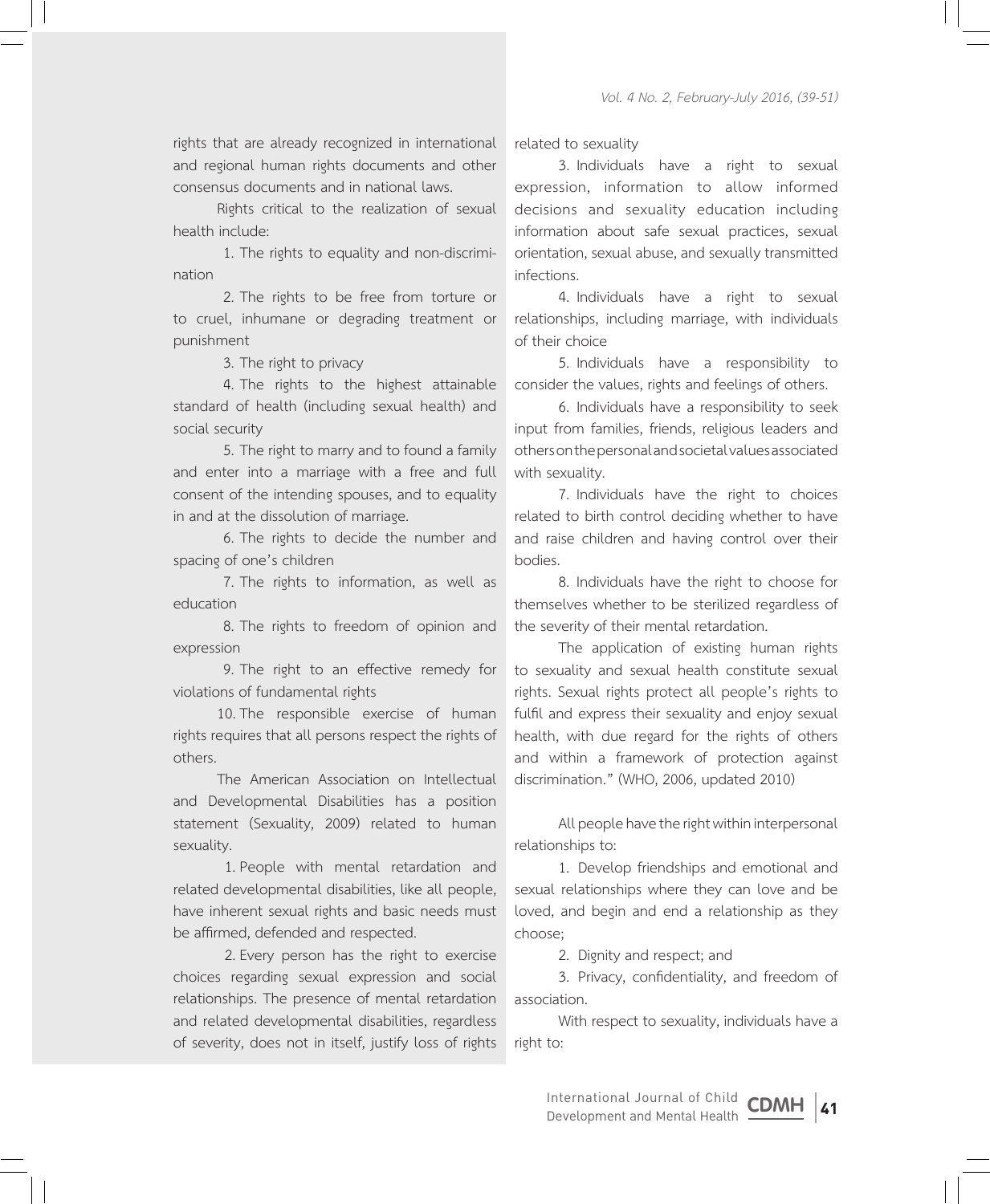a) Sexual expression and education, reflective of their own cultural, religious and moral values and of social responsibility

b) Individualized education and information to encourage informed decision-making, including education about such issues as reproduction, marriage and family life, abstinence, safe sexual practices, sexual orientation, sexual abuse, and sexually transmitted diseases

c) Protection from sexual harassment and from physical, sexual, and emotional abuse.

d) Individuals have a responsibility to consider the values, rights, and feelings of others.

With respect to the potential for having and raising children, individuals with intellectual or developmental disabilities have the right to:

a) Education and information about having and raising children that is individualized to reflect each person's unique ability to understand;

b) Make their own decisions related to having and raising children with support as necessary;

c) Make their own decisions related to using birth control methods within the context of their personal or religious beliefs;

d) Have control over their own bodies; and

e) Be protected from sterilization solely because of their disability

## *Sexual development and maturation in ID*

Researchers show that individuals with mild and moderate ID show secondary sexual characteristics and development similar to that of intellectually averaged peers. Those in the lower range of functioning develop those characteristics as well but at a slower pace (Deisher, 1973). It is also reported that Intellectually Disabled actively seek for sexual education and opportunities for sexual expression, but varies widely in their attitude in dating, marriage, intercourse, pregnancy, masturbation and homosexuality (Edmonson & Wish, 1975). Fifty percent of adolescent girls with mild ID and 30% with moderate ID are sexually active (Chamberlain, Rauh, & Passer, 1984). Unfortunately there is still a lack of knowledge on people with a higher degree of intellectual disability. As a consequence, this group may struggle with many problems in building satisfactory relationships with a partner and having a successful sexual life. Due to limited research in this field it is difficult to achieve any general conclusion as to the knowledge and sexual activity of people with low functioning ID. The analysis of studies available in literature gives only a general perspective on this issue

Different research reported that the first wet dream experience among intellectually disabled men appears at the age of 15 (Rowe & Savage, 1987 & Kijak, 2010). The development of secondary sexual characteristics such as pubic hai, development of genitals and breasts are not much different when compared to young people with normal intellectual development (Gawlik, Nowak, & Zalewski, 1995) He also reported that people with moderate disability are not a homogenous group and the first menstruation and wet dreams may be delayed by 3yrs compared with intellectually normal people (Kijak, 2010).

Voice breaking or lowering of pitch is a discernible symptom of boys' sexual development and is found to be the same with intellectually normal young men which shows correct production of male sex hormones in this group. Sex hormones also lead to an increase in the growth of external sex organs, especially stimulating testicles to produce reproductive cells. The size and external appearance of these organs don't exhibit any difference with their normal peers.

Even though the ID develops normal secondary sexual characteristics, they need more help in understanding these changes. It is now recognized that the sexual interests and desires of the mild and moderately disabled vary in intensity just like those in the non-disabled population.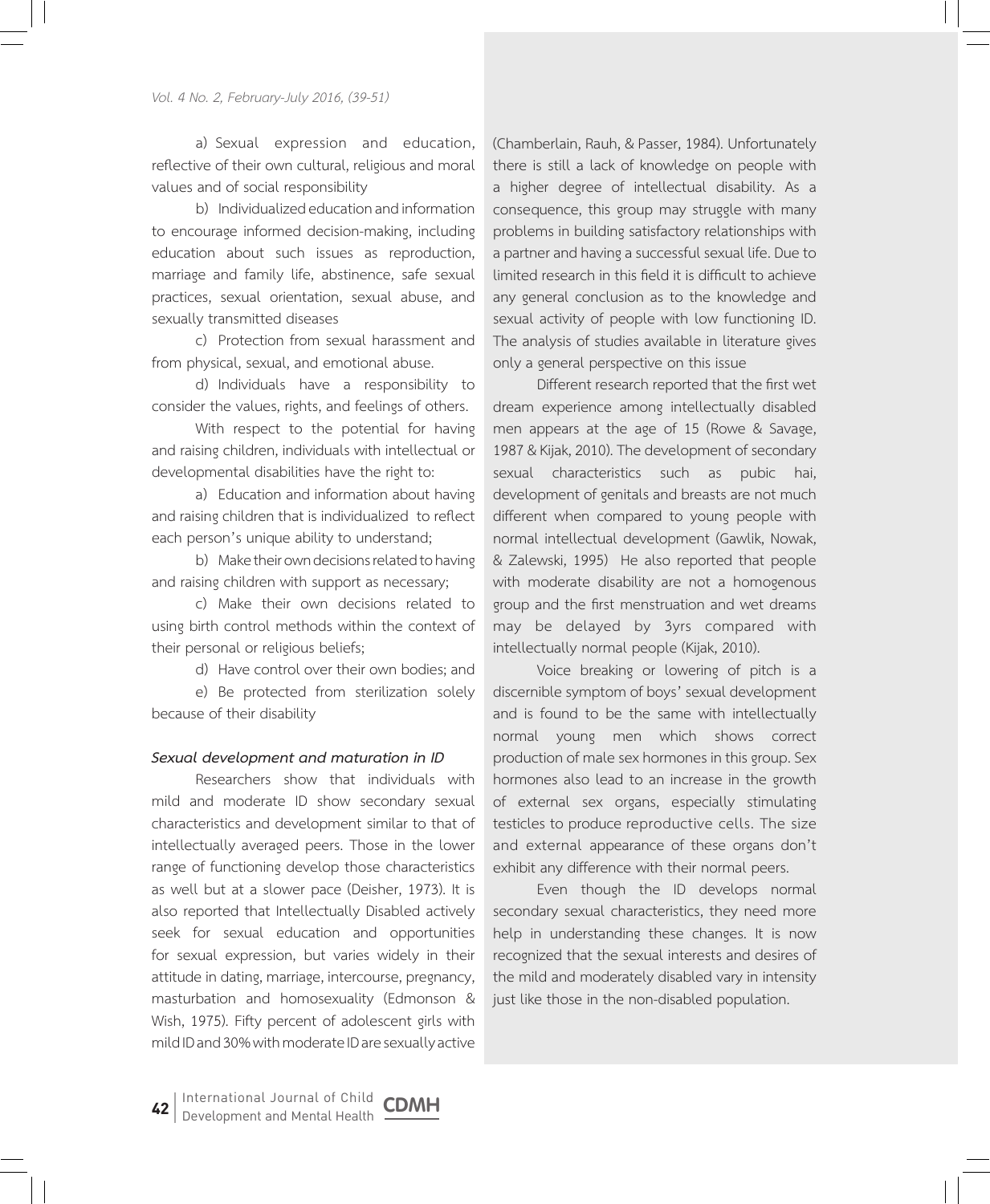# *Knowledge of Intellectually Disabled about sexual development*

Research by Kijack (2010) confirms that people with ID recognize their changes but rarely understand those changes. They need education and training to understand these changes to prevent getting knowledge from undesirable sources. Lack of knowledge results in fear and uncertainty. Studies reported that 99% of the study subjects were able to describe their physical changes but only 37% described the changes in the opposite sex. They found difficulty (78%) explaining the reasons for menstruation and wet dreams. The majority found it difficult to explain the development of pubic hair and involuntary erection as a part of adolescence. They exhibited very poor knowledge regarding contraception (90%) and STDs (98%).

#### *Menstruation and menstrual hygiene*

Among women with Intellectual Disability, the average age at onset of menarche is almost similar to that of any women in the general population. The average age of having the first menstruation for disabled women is 14. Most appear to have regular menstrual cycles. Research conducted by Goldstein (1988); McCabe, Cummins, & Deeks (2000). reported that young women with Intellectual Disability menstruate on average for 5.5 days, average length of menstruation cycle amounting to 28.3 days. McCabe reported that 87.9% teenagers with Intellectual Disability had regular menstrual periods. Recent studies of gonadal function in women with Down Syndrome have found distributions of age at menarche and frequencies of women with regular menses that are much closer to those in the general population than had been presumed from earlier studies. Between 65% to 80% of women with Down Syndrome have regular periods, while 15-20% have never menstruated. Nonetheless, international studies have generally supported that most

cycles show evidence of ovulation and formation of corpus luteum, suggesting that gonadal endocrine function is within normal ranges in the majority of women with Intellectual Disability. Many women with ID are treated with psychotropic medication or anti epileptic drugs. Psychotropic drugs can interfere with a number of hormonal and metabolic functions. A common finding is hyperprolactinemia in association with neuroleptic drug use. Prolonged elevations in prolactin can lead to a decline in the Follicular and Luteinizing hormone, leading to a decline in ovarian function.

Several problems are reported when ID do not possess the skills of menstrual care. Due to neglect of personal care and resulting odour, community movement is restricted (Kreutner, 1981). They often reject menstruation, and are non-cooperative in menstrual grooming due to lack of understanding, irritability, aggression, self-injury, tantrums, fatigue, and increased seizure in girls who are epileptic

#### *Therapeutic Amenorrhea*

Therapeutic amenorrhea may be used in women with Intellectual Disability who are unable to manage menstrual hygiene effectively or in women who show self-injurious behaviour related to menstruation. The most common form of therapeutic amenorrhea is suppression of menstrual cycles with Lynestrenol. In one report, a Finnish Gynaecologist noted that 66% of his patients with intellectual disabilities had been prescribed Lynestrenol at some time in their life. Alternatively, endometrial ablation, abrasion of the inner layer of the uterus, may be used to suppress menstruation and establish therapeutic amenorrhea. Researchers reported vaginal hysterectomies are also performed as management of this.

## *Masturbation*

Research by Kijak (2010) reported that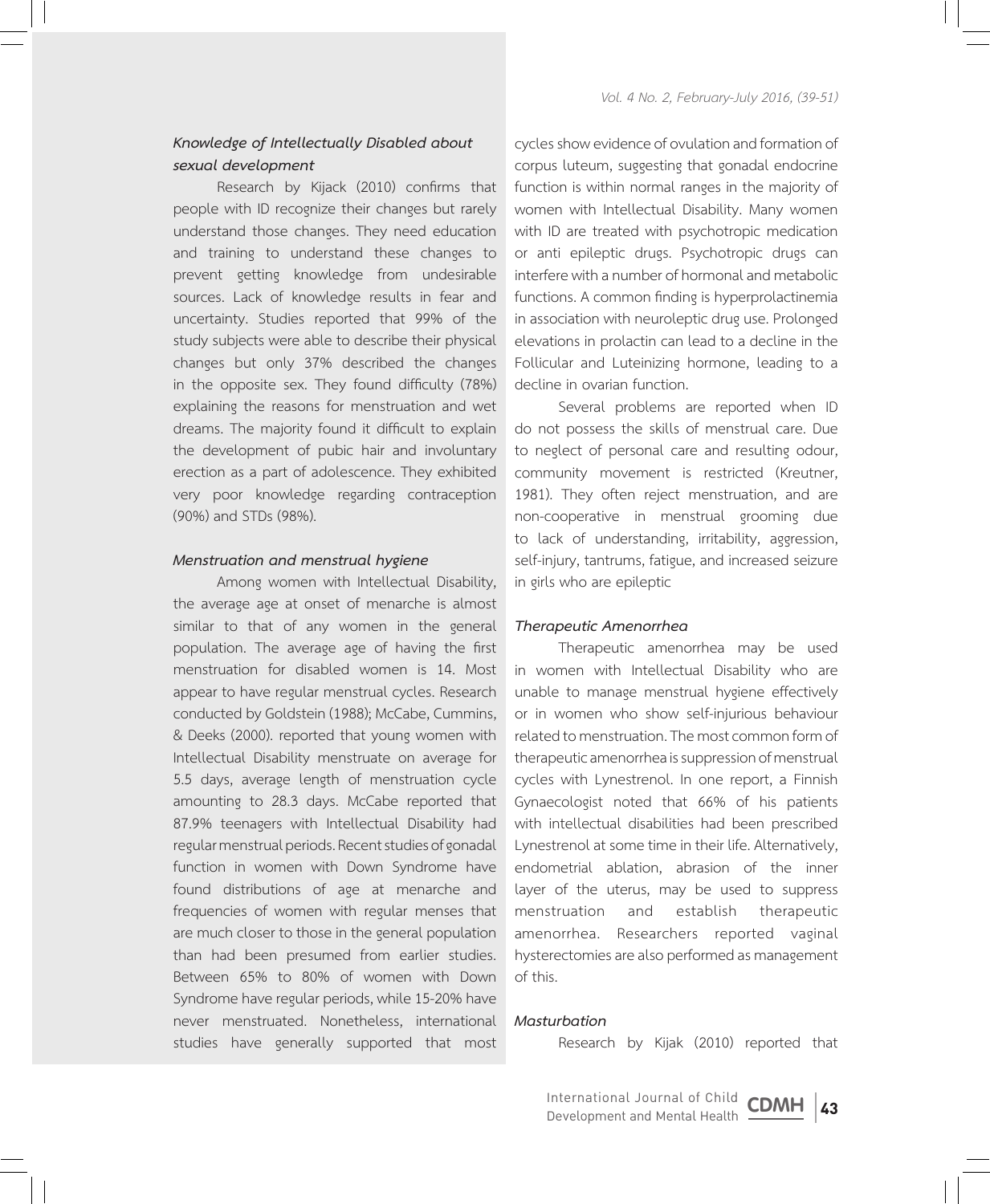most youth with moderate disability engage in masturbation. This phenomenon reaches its peak at 17-20 years of age. A majority of them 76% masturbate. They rarely use social sexual behaviors like necking, petting, sexual contact. 100% masturbate when alone at home. It was observed that masturbation practices are also done outside home, in schools, parks, green squares, public toilets, shops, trams, buses, forests and even infirmaries. It is assumed that for 15% of ID, other than releasing sexual tension, masturbation is a way to fulfill functions of emotional contact with an element of exhibitionism in the form of attracting somebody's attention and satisfying the need to have contact with another person.

#### *Petting*

Petting involves two people and requires mutual interrelation of both partners, and hence it is a higher level of sexual development. Kijak (2010) documents that 24% of the sample have participated in sexual caressing. Only 11% admitted regular petting activity with a stable partner and in most cases, petting activity occurred at home when parents and their family members were absent.

#### *Sexual Activity*

Chamberlain et al (1984) reported that 34% of Intellectually Disabled had sexual intercourse at least once, and 43% of active people became pregnant. Women who are sexually active are found to experience predominantly penetrative sex but express lack of sexual pleasure. Many women are victims of sexual violence from spouses, dates, or casual sexual partners (Jenkins & Davies, 2006). McCabe (1999) reported around 58% of his study participants had a previous experience of sexual intercourse and 31% were currently active.

#### *Capacity to give consent for sexual activity*

This is a topic that deserves more attention.

There is no consensus covering definition of sexual consent capacity and its standards of determination, and there are no universally accepted criteria for the same. Different countries have different standards for sexual consent. As per the recommendation of many states, sexual consent capacity requires understanding and knowledge of nature, its possible consequences, and moral qualities of sexual behavior.

Murphy and O'Collaghan (2004) delineated six criteria for sexual consent capacity

1. Knowledge of body parts, sexual relations, sexual act

2. Knowledge of the consequence of sexual relations, STD, pregnancy

3. Understanding appropriate sexual behavior and its context

4. Understanding that sexual contact must be voluntary

5. Ability to recognize potentially abusive situations

6. Ability to show assertiveness in social and personal situations and to reject unwanted advances

#### *Marriage, pregnancy and parenting*

The Intellectually Disabled show a lower rate of offspring production when compared with their intellectually normal peers, yet the majority are potentially fertile with margins of individual variation. The American Journal of Mental Retardation documented that the risk of producing ID off spring was as follows: 40% when both the parents are ID, 15% when one parent is ID, 1% when both the parents are not disabled. Although having children is a social and economic complication, forced sterilization of individuals with ID was deemed inhumane in the 1940s when the dangers of an overzealous eugenics movement were revealed by World War II atrocities. Parents of ID are not convinced about their children marrying and rearing children, they viewed that

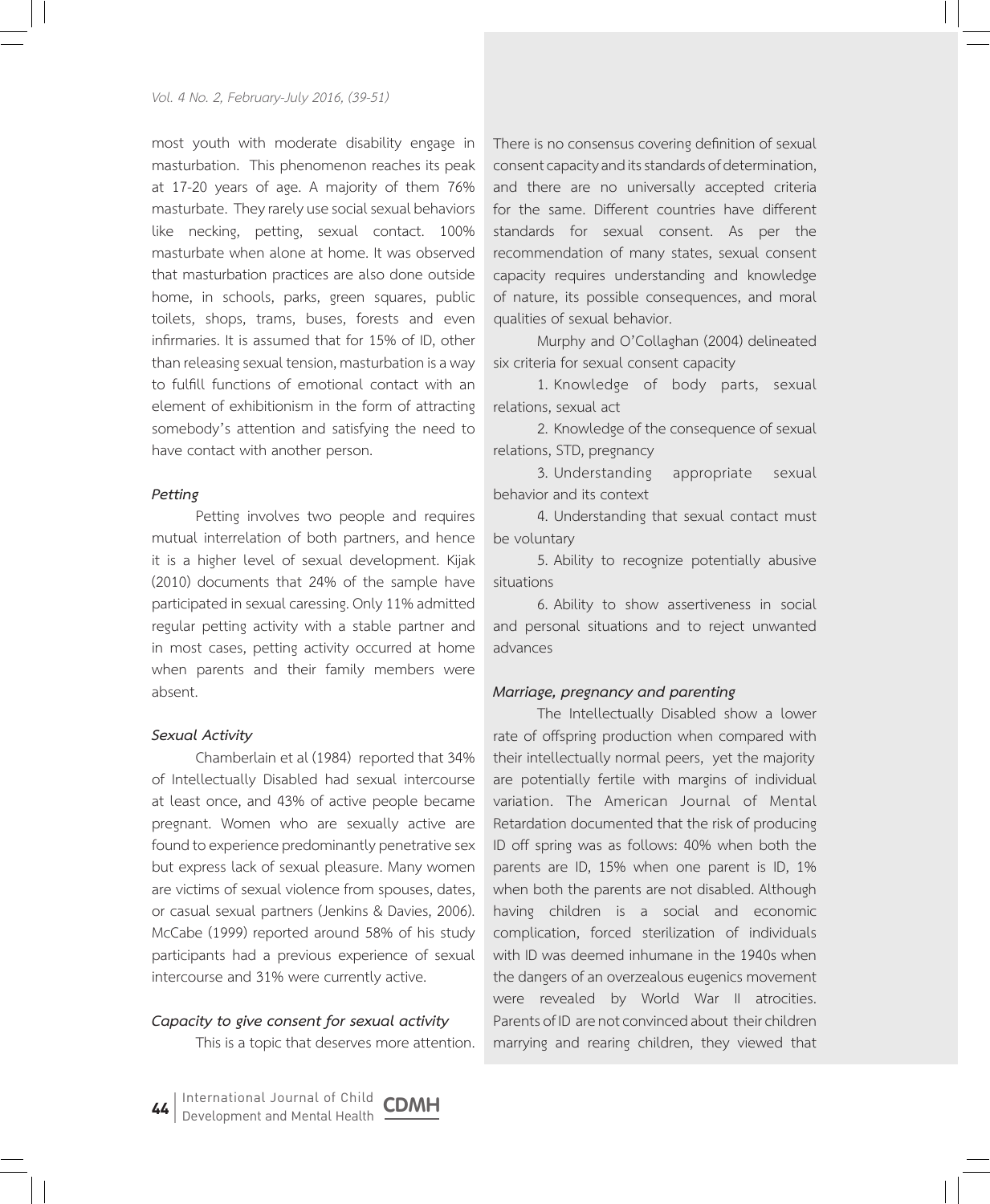their children lacked the capacity to parent on their own. (Alcorn, 1974, Whitcraft and Jones , 1974, Dupras and Tremblay, 1981, Wolf and Zarfas, 1982). But the majority (60-80%) of mild ID expressed their interest in marrying and raising children (David, Smith, & Friedman, 1976; Brantlinger, 1988).

## *Sexual abuse*

Sexual Abuse of children with Intellectual Disabilities is increasing in alarming proportions. In the general population, between 5 and 10% of boys and at least 20% of girls have been sexually abused (Sobsey & Doe, 1991). As high as these numbers are, individuals with Intellectual Disabilities are at a greater risk of being sexually victimized. The rate of sexual abuse among the Intellectually Disabled is ranging from 2-4 times the rate of the general population. 39% - 83% of girls and 16% - 32% of boys with Intellectual Disability typically experience sexual abuse by the time they reach the age of 18. Sexual abuse is recurrent and lasts for a longer period of time when the victim is a person with a disability (Strickler, 2001; Sullivan & Knutson, 2000). The Intellectually Disabled are more vulnerable to sexual abuse due to limited communication ability, dependence on others for care, social isolation, poor social judgment and an emphasis on compliance (Nettelbeck & Wilson, 2002). People with Intellectual Disability are rarely educated about sexuality issues or given self-assertiveness training which is necessary in learning the difference between "safe" versus "unsafe" people and situations, and in knowing how to say "no" to unwanted sexual propositions. They often think they do not have the right to refuse sexually abusive treatment, especially if the abuser is an authority figure, such as a parent, step-parent, relative, teacher, caseworker, pastor or some other individual who is well-respected by other family members, neighbours and co-workers.

Women subject to sexual abuse often do not recognize abuse and they never report it. They

are being abused by people whom they relate to more, and are left with unpleasant feelings which they bear in silence. Men become aggressive in their future relationships and often become abusers themselves (Swango-Wilson, 2009)

#### *Fertility and birth control*

In a number of countries, women with intellectual and developmental disabilities are as likely to marry and bear children as their peers. While little research has addressed fertility in women with intellectual disability, it is reasonable to assume that most adults are fertile unless they have a disorder that affects genital organs or brain regions responsible for hormones that regulate ovarian function. For example, only a few births to men and women with Down Syndrome have been documented. In addition, in some countries a majority of women with Intellectual Disabilities use some form of contraception. Oral contraception is preferred, with low dose combinations of progestins and estrogens. Depot progesterones are also widely used as contraceptives. Their advantage stems from the fact that they need to be administered only four times a year. However, irregular vaginal bleeding ("spotting") and effects on cholesterol metabolism, which might increase the risk of coronary heart disease, need to be considered. More radical procedures, such as a hysterectomy, may also be used to prevent pregnancy. In the past, sterilization was widely used to prevent pregnancy, often without the consent of the person with ID. In more developed countries, guidelines for sterilization now require extensive documentation of the medical rationale for the treatment, including documentation of informed consent procedures. Endometrial ablation, hysterectomy and sterilization, while effective, are irreversible, raising legal and ethical concerns about these procedures. Determination of the perceived problems surrounding management of menstruation and/or fertility should be medically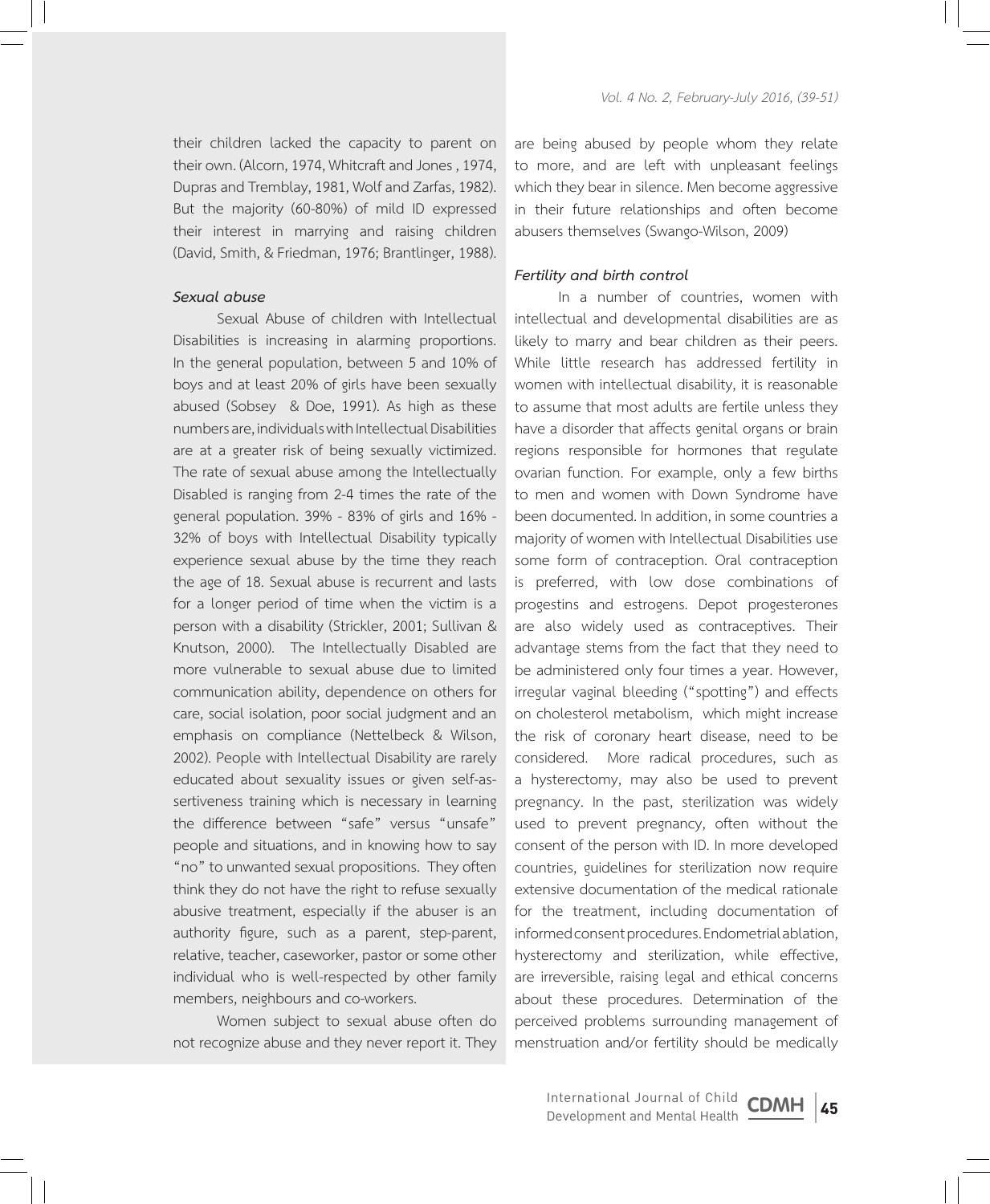documented and should be undertaken as much for the information of the women herself as for the convenience of the caretaker.

A research by McCarthy (2011) explored the prescribing practices and attitudes of general practitioners when women with ID approach them for contraception. Most of them (57.9%) had encountered 10 or fewer cases. Most common methods were the pill (39.7%) and depot Medroxy Progesterone Acetate (34.2%), and the third most cited adopted method is using intrauterine devices (IUD). Almost all (92.1%) reported that women have less understanding about their contraceptive choices, and 55.8% reported that their main concern was ease of use. Practical skills may also be a problem in implementing birth control practices. Many persons with intellectual disabilities have motor problems which limit their ability to use condoms effectively, as well as poor understanding of their proper use. Sexual education needs to include practice in condom diaphragm/pill use with instructions adapted to the capacity of this population. It is crucial to recognize profound cultural differences in sensitivity to the content of such education for women and in recruiting and preparing care staff and instructors.

#### *Menopause*

Very little is known about menopause in women with ID. Limited studies have reported on the median age at menopause and no study has systematically tracked changes in hormones and ovarian function with age in a large group of women with ID. Thus, there is very little information on how decreases in hormones after menopause may affect health and cognitive ability. Studies of menopause have found that the median age at menopause was 3 to 5 years earlier in women with ID compared with women in the general population. Women with Down Syndrome and women with Fragile X appear to have an especially early onset of menopause.

# *Gynaecological services and The Intellectually Disabled*

Kijack (2010) reported that women with ID don't receive any services from Gynaecologists. Men could not check their testicles on their own, and women didn't test their breasts. Schools don't provide such medical examination and many parents neglect the problem. Kempton, Bass, & Gordon (1985) reported that within the first two years of menstruation, ovulation periods are generally connected with abnormal uterine bleeding, however thyroid disease, anti-convulsion therapy and neuroleptic drugs may also contribute to these symptoms.

# *Sexuality Education programme: progress and issues*

Formal sex education for the Intellectually Disabled is an area of deep concern; it raises various unanswered questions. In 1970 there was a trend to deinstitutionalization. But they were protected and denied a sexual life. Sex education programs have been developed in order to improve the sexual health of people with Intellectual Disability. Sexual health, as defined by the World Health Organization (WHO, 2006) is not merely the absence of disease or negative experiences regarding sexuality, but includes positive aspects as well, such as "the possibility of having pleasurable and safe sexual experiences" (p.5). Furthermore, WHO's definition states that "the sexual rights of all persons must be respected, protected and fulfilled" (p.5). In short, all people have the right to experience sexuality in a positive and pleasurable way. Walcott (1997) developed a Family Life Education Trainers manual to address the sexuality needs of moderately and severely disabled people between 11-35 years to teach basic facts about sexuality, to respond appropriately to questions, and to help parents to talk to their children with disabilities. This manual accommodated the cognitive limitations of the disabled and included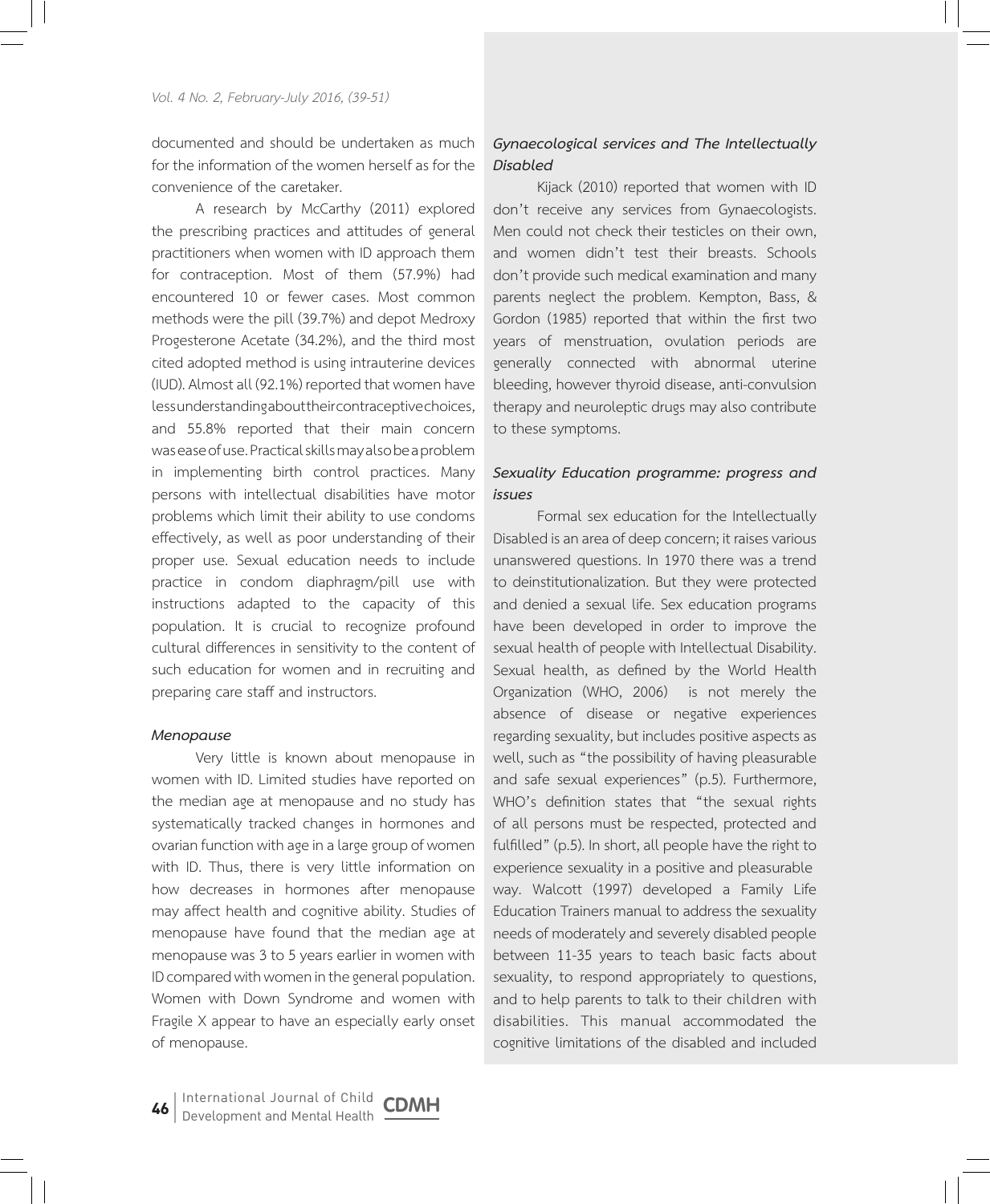visual and tactile cues. The teaching procedures include verbal instructions, modeling, rehearsal and social reinforcement. It was a comprehensive manual which includes modules on puberty, reproductive organs, male/female differences, menstruation, masturbation, sexual intercourse, interpersonal relationships, self-esteem, identification and prevention of sexual exploitation, personal hygiene, physical exercise and nutrition. An optional module addresses sexual orientation, STD prevention, marriage, parenting and contraception practices. There is a concern of applicability to the profoundly disabled, therefore, even though teachers supported the manual well, there was concern about not accurately addressing sterilization and abortion. Most of the sex education programmes are focused mainly on biological development, but there is a need for assessment studies to be done among ID people (Chivers and Mathieson, 2000). A number of people were interested in knowing how to meet people and how to talk to people who they were interested in. The framing of sexuality as an illogical discourse leads to separation of sex from intimacy, desire and pleasure and reinforce isolation of the ID. Liou (2013) found that most of the students with ID had relatively high levels of knowledge of puberty physiology, body boundaries, and identification of improper sexual relationships, but less knowledge of coping methods when facing abusive situations and identification of abusive situations. However, Murphy in 2004 found that adults with ID were less knowledgeable in the areas of pregnancy, contraception and STDs, and legal aspects of sex and sexual health, compared to young people without ID. McCabe et al., (2000) emphasized the importance of involving people with ID in the planning phase of sex education programmes so that their needs can be addressed better. He has done a study to discover the expectations of ID, parents and professionals. Parents denied the need for a sexual relationship

and also demonstrated fear of abuse. Professionals emphasized safety, legal issues, protection from STDs and prevention of pregnancy. ID identified a theme of relationship knowledge, how to make relationships, friendships, prevention of AIDS and STDs, differences between men and women, what to do during pregnancy and marriage, and development of skills for responsible sexual activity.

Behaviourally focused progammes directly model and reinforce appropriate responses to abusive or potentially abusive situations, but they require several weeks of training and evaluation .In a Chinese study, the BST group demonstrated greater knowledge regarding sexual abuse and self-protection skills at post test, which was maintained at 2 months follow up, though the scores on the recognition of appropriate touch requests showed a decreasing trend (Lee & Tang, 1998). Researchers recommended that booster sessions and longer duration programmes should result in better retention. There is research evidence that in situ practice of skills may promote generalization of skills (Miltenberger et al, 1998, Raymond et al, 1999) but there is an issue of causing emotional distress (dissonance) among ID. Emily Lund 2014 developed a single session curriculum SAFE (Stopping Abuse For Everyone) for ID. Anecdotal experiences are useful, but formal data on efficiency is yet to be collected.

#### *Attitude towards sex education programmes*

Gurol, Polat, and Oran (2014) investigated the attitude of 9 mothers of children with Intellectual Disability aged 7-18 years. They found that the mothers totally ignored the sexuality education of their children, but all except one accepted the need of such education. Parents are often concerned about, and responsible for, their children's physical and emotional safety, but they are confused and uncertain of talking about sexuality issues with their intellectually disabled children. There are various contributing reasons,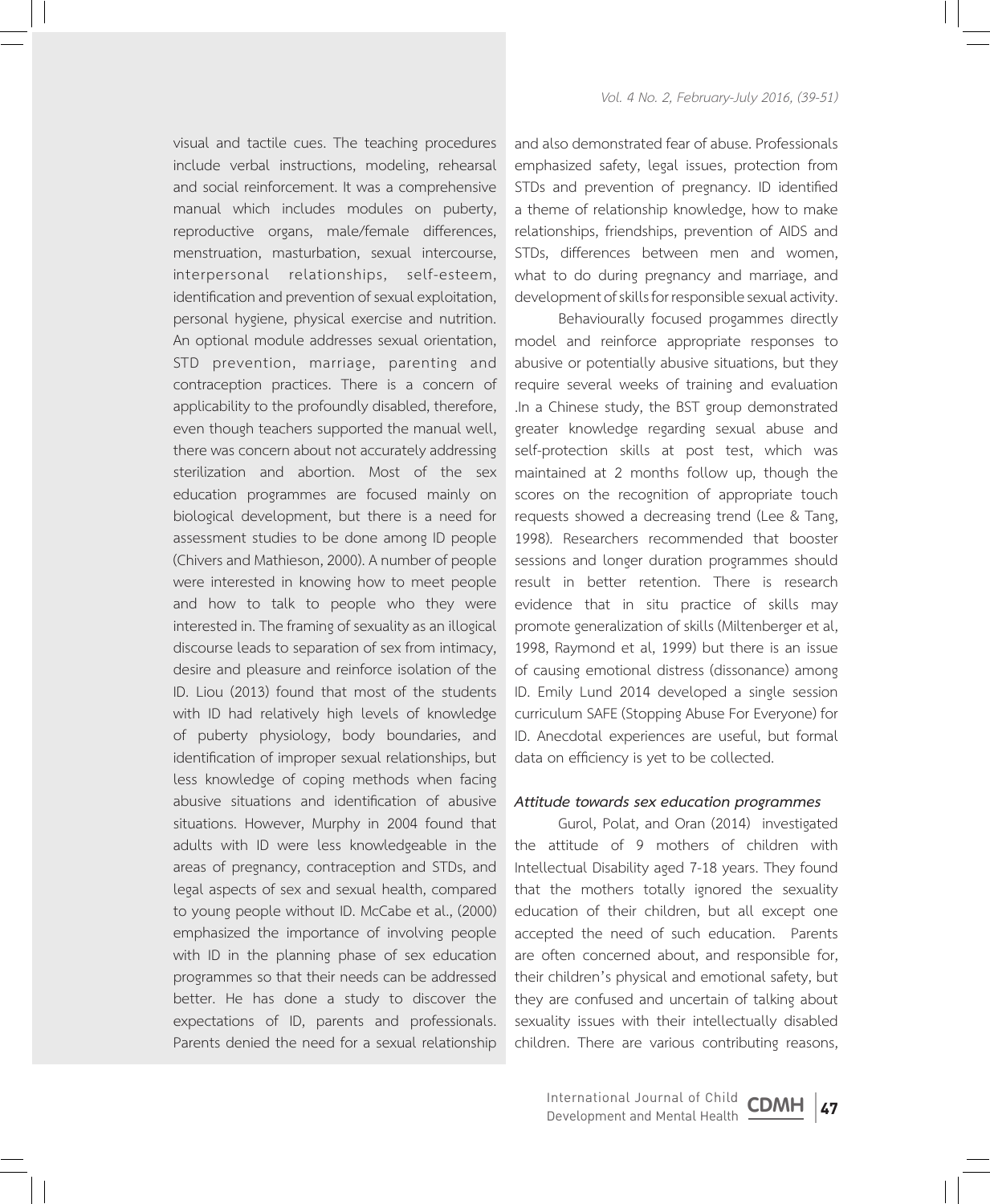one is being uncomfortable talking about reproductive organs and functions. They fear that knowledge about sexuality and reproduction will encourage their children to experiment. But the fact is that people with developmental disabilities, whose parents discuss the aspects of sexuality with them, are better prepared to protect themselves from abuse and able to express sexuality.

The study concluded that sexual education should be provided to teach boys how to behave when stimulated, to wear clothes that don't emphasize sexual urges, and that family planning need not be involved in sex education. The majority thought that ID children could not have a sex life, emphasized the need to keep a close watch on them to avoid sexual abuse, and to keep them away from healthy siblings. A qualitative study conducted by Amy Swango Wilson (2008) on perception of sex education for individuals with ID in the USA reported that parents were denied this need. Analysis of 12 interviews reported that participants identified current education materials

as being too broad and overwhelming. Safety issues were a concern of parents, professionals and health care professionals. These groups acknowledged the sexuality of individuals but did not consider it to be a major concern for sex education. Individuals with ID were concerned about relationship development, skills for sexual activity and use of protective measures.

# **Conclusion**

Even though the Intellectually Disabled are sexual beings, parents and professionals are pessimistic towards their sexual needs and consider them as asexual. Intellectually Disabled all over the world, face challenges in receiving proper sex education programmes, which in turn hinder their proper sexual development. There is an urgent need for the development of methods to teach them about sexuality and sexual abuse prevention, since research on sex education revealed poor generalization of skills to real life situations.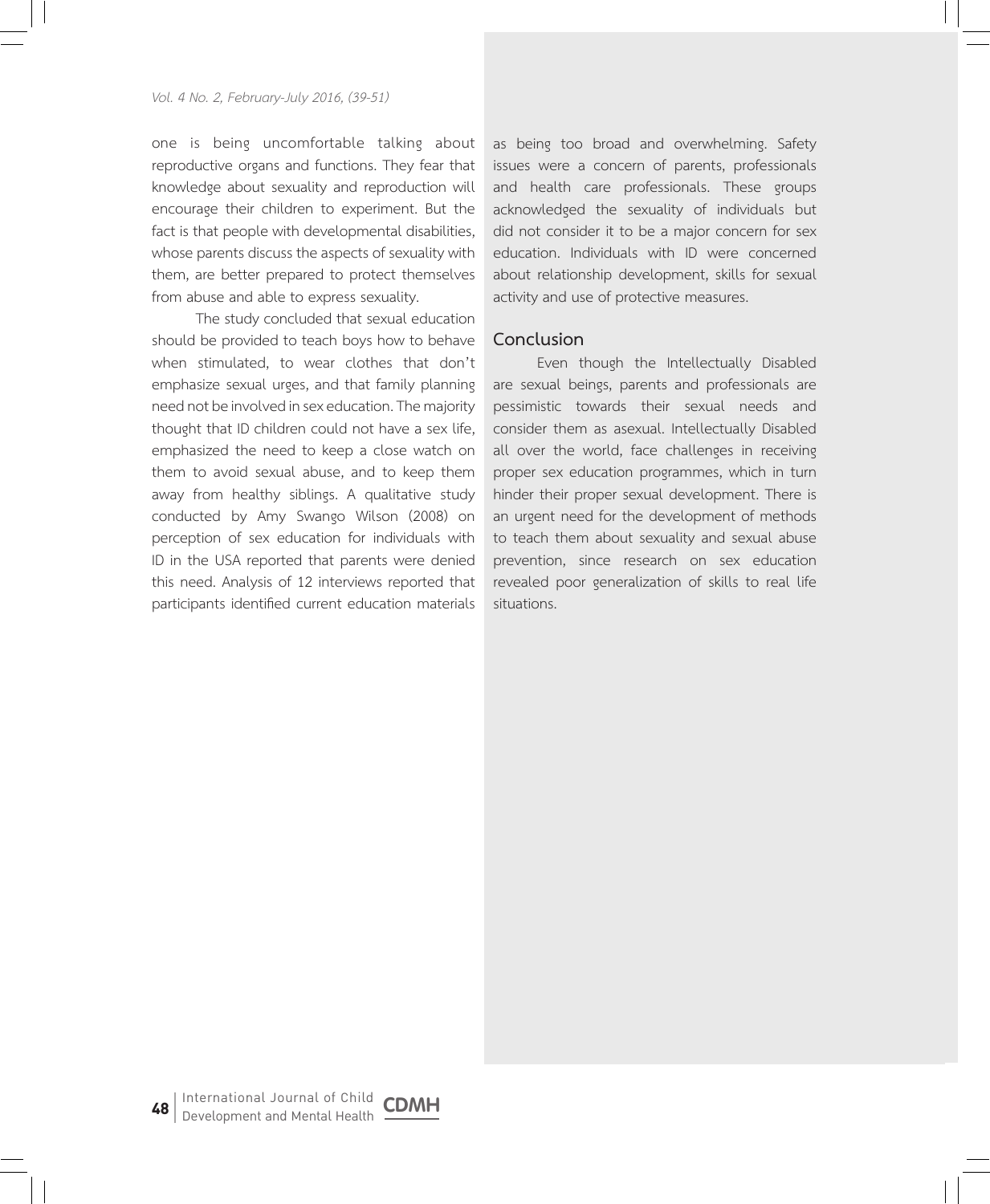# **References**

- Abramson, P. R., Parker, T., & Weisberg, S. R. (1988). Sexual expression of mentally retarded people: Educational and legal implications. *American Journal of Mental Retardation, 93,* 328-334.
- Alcorn, D. A. (1974). Parental views on sexual development and education of the trainable mentally retarded. *The journal of special education, 8*(2), 119-130.
- Baroff, G. S. (1986). *Mental Retardation: nature, cause, and management* (2<sup>nd</sup> ed.). Cambridge, MA': Hemisphere Publishing.
- Brantlinger, E. A. (1988). Teachers' Perceptions of the Parenting Abilities of Their Secondary Students with Mild Mental Retardation. *Remedial and Special Education, 9*(4), 31-43. doi:10.1177/074193258800900407
- Chamberlain, A., Rauh, J., & Passer, A. (1984). Issues in fertility for mentally retarded female adolescents: sexual activity, sexual abuse, and contraception. *Paediatrics, 73,* 445-450.
- Chivers, J., & Mathieso, S. (2000). Training in sexuality and relationships. An Australian model. *Sexuality and Disability, 18*(1), 73-80.
- David, H. P., Smith, J. D., & Friedman, E. (1976). Family planning services for persons handicapped by mental retardation. *Am J Public Health, 66*(11), 1053-1057. doi:10.2105/ajph.66.11.1053
- Deisher, R.W. (1973). Sexual behaviour of retarded in institutions. Human sexuality and the mentally retarded. New York: Brunner –Mazel.
- Defining sexual health. (2006). World Health Organization (WHO) Report of a Technical consultation on sexual health. 28-31 January 2002, Jeneva. Chapter 3.
- Dupras, A., & Tremblay, R. (1976). Path analysis of parents' conservatism towards sex education of their mentally retarded children. *American Journal of Mental Deficiency, 81*(2), 162-166.
- Edmoson, B., & Wish, J. (1975). Sex knowledge and attitudes of moderately retarded males. *American Journal of Mental Deficiency, 80,* 172-179.
- Gawlik, K., Nowak, K., & Zalewski, T. (1995).The speed of biological maturing of lightly mentally handicapped women against their healthy peers, *special school, 5.*
- Goldstein, H. (1988). Menarche, menstruation, sexual relations and contraception of adolescent females with Down syndrome. *European Journal of Obstetrics & Gynecology and Reproductive Biology, 27*(4), 343-349. doi:10.1016/0028-2243(88)90048-2
- Gurol, A., Polat, S., & Oran, T. (2014). Views of mothers having children with Intellectual Disability regarding sexual education: A qualitative study. *Se Disabil, 32,* 123-133.
- Jerkins, R., Davies, R. (2006). Neglect of people with Intellectual Disabilities: A failure to act?. *J Intellect Disabil, 10*(1), 35-45.
- Kempton, W., Bass, M., & Gordon, S. (1985).Sexuality and people with Intellectual Disabilities: a historical perspective. *Sex Disabil, 9.*
- Kijak, J. R. (2011). A desire for love: considerations on sexuality and sexual education of people with Intellectual Disability in Poland. *Sexual Disability, 29,* 65-74.doi. 10.1007/s 11195-010- 9184-2.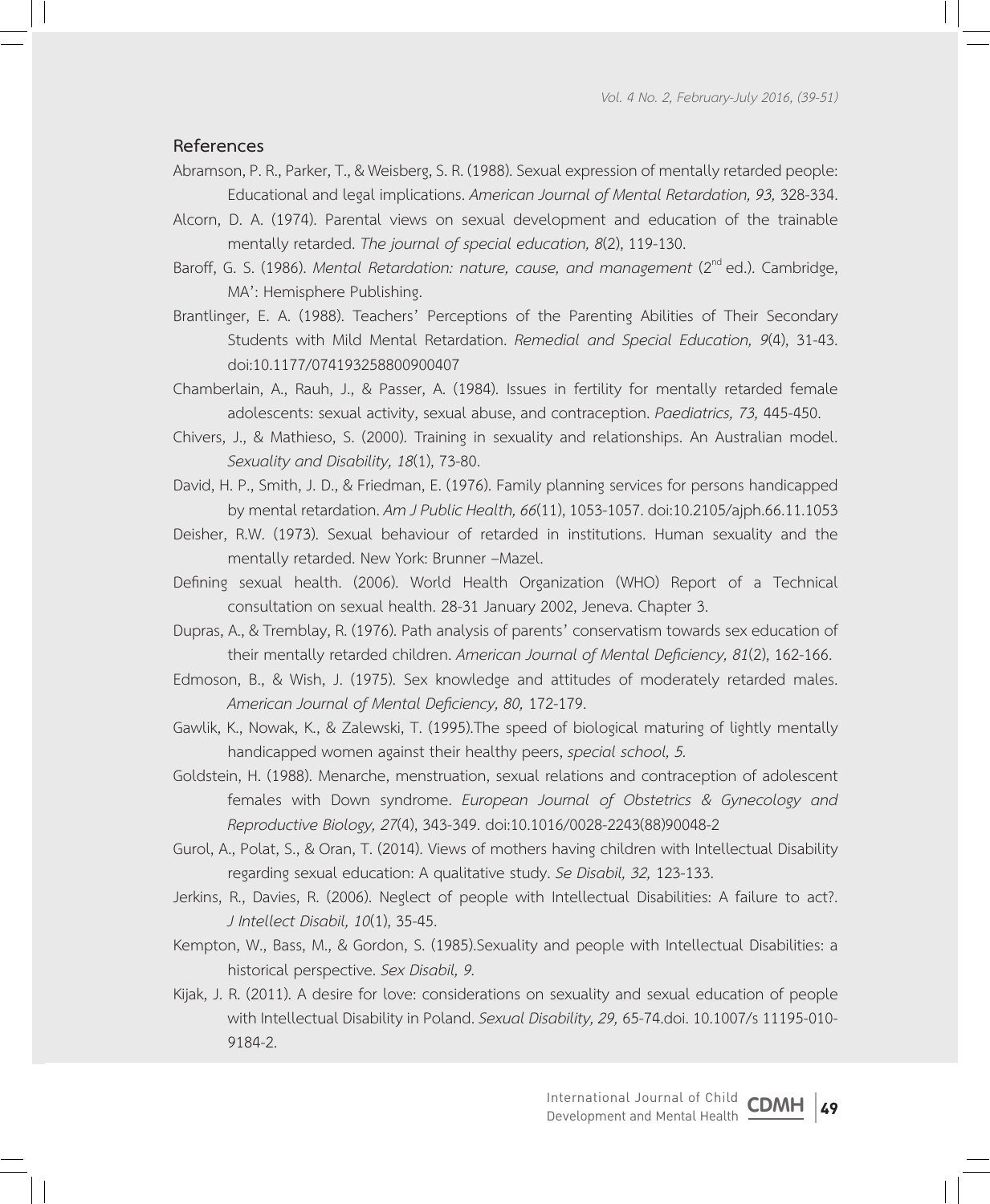*Vol. 4 No. 2, February-July 2016, (39-51)*

- Kreutner, A. K. (1981). Sexuality, fertility and the problems of menstruation in mentally retarded adolescents. *The paediatric clinics of North America, 28,* 475-480.
- Lee, Y., & Tang, C. (1998). Evaluation of sexual abuse prevention program for female Chinese adolescents with mild MR. *American Journal of Mental Retardation, 103*(2), 105-116.
- Liou, W. (2013). An Illustrated Scale Measuring the Sexual-Abuse Prevention Knowledge of Female High School Students with Intellectual Disabilities in Taiwan. *Sexuality and Disability, 32*(2), 135-151. doi:10.1007/s11195-013-9312-x
- Lund, E. M., & Hammond, M. (2014). Single session intervention for abuse awareness among people with developmental disabilities. *Sex Disabili, 32,* 99-105.doi. 10.1007/s 11195-013-9335-3.
- McCabe, M.P., Cummins, R.A., & Deeks, A.A. (2000). Sexuality and Quality of Life Among People with Physical Disability. *Sexuality and Disability, 18*(2), 115–123. doi:10.1023/A:1005562813603
- McCabe, M. P. (1999). Sexual knowledge, experience and feelings among patients with disability. *Sexuality and Disability, 17*(2), 157-170.
- McCarthy, M. (2011). Prescribing Contraception to Women with Intellectual Disabilities: General Practitioners' Attitudes and Practices. *Sexuality and Disability, 29(*4), 339-349. doi:10.1007/ s11195-011-9216-6
- Miltenberger, G. R., Robertz, A. J., Ellinrans , & Galensky, T. (1998). Training and generalization of sexual abuse prevention skills for women with Mental Retardation*. Journal of applied behavior analysis, 32*(3), 385-388.
- Monat-Haller, R. K. (1992). Understanding and expressing sexuality: Responsible choices for individuals with developmental disabilities. Baltimore. Paul H. Brookes.
- Murphy, G. H., & O'Collaghan , A.(2004). Capacity of adults with intellectual disabilities to consent to sexual relationships. *Psychol.Med, 34,* 1447-1579.
- Nettelbeck, T., Wilson, C., (2002). Personal vulnerability to victimization of people with mental retardation. Trauma, *Violence, & Abuse, 3,*289–306.
- Raymond, G., Miltenberger, C., Jennnifer, A., Roberts, Ellingson , S., & Galensky, T. (1999). Training and generalization of sexual abuse prevention skills for women with mental retardation. *Journal of applied behavioural analysis, 32*(3): 385-388.
- Rowe, W. S., & Savage, S. (1987). Sexuality and the developmentally handicapped: a guide looks for health care professionals. Mellen, Lewiston.
- Sobsey, D., & Doe, T. (1991). Patterns of sexual abuse and assault. *Sexuality and Disability, 9*(3), 249-259.
- Stavis, P. F., & Walker-Hirsch, L, W. (1999). Consent to sexual activity. In: Dinerstein ,R.J.,Herr, S. S., O'Sullivan, J. L. eds. A Guide to Consent. Washington, DC, American Association of Mentally Retarded, 57–67.
- Strickler, H. L. (2001). Interaction between family violence and mental retardation. *Mental Retardation, 39,* 461–471